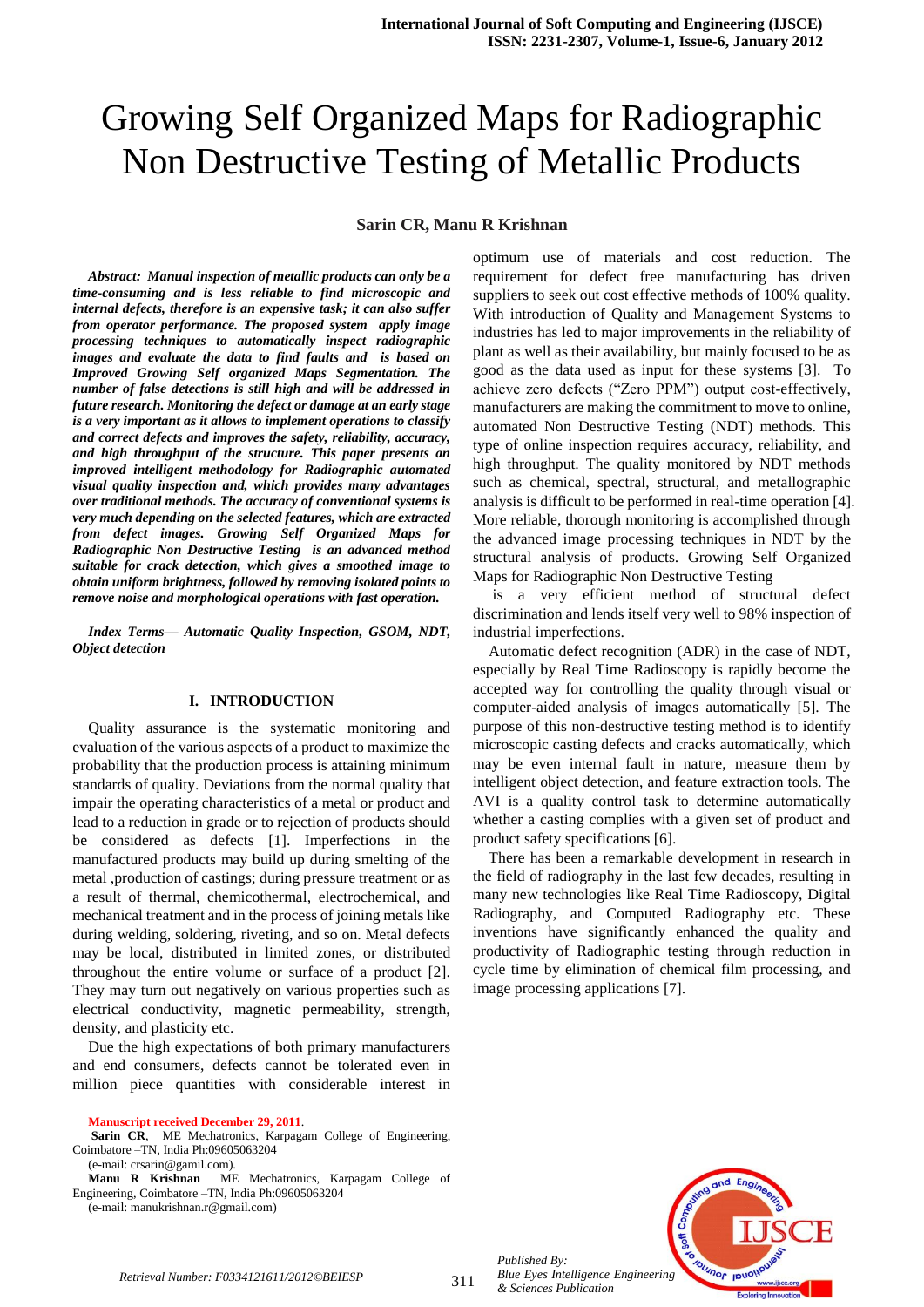

**Figure: Voids in radioscopic images of metal wheels and enhanced image of defect.**

## **II. COMPUTER AIDED RADIOGRAPHIC TESTING**

The principle aspects of an automated inspection unit are shown in Figure. Typically, it comprises the following five steps [8]:

- 1. A manipulator for handling the test piece,
- 2. An source, which irradiates the test piece with a conical beam to generate an image of the test piece,
- 3. An image intensifier which transforms the invisible image into a visible one,
- 4. A CCD camera which records the visible image and
- 5. A computer to process the digital image processing of the image and then classifies the test piece accepting or rejecting it.
- 6. Programmable controller (PLC) may also control the manipulator for positioning the test piece in the desired inspection position with more precision and accuracy, although a computer normally performs this task.



Detectors made of compound semiconductors such as CdTe and CdZnTe have shown outstanding performance for X and gamma ray spectrometry when operating at room temperature [9].

This paper proposes an idea of using intelligent object detection and feature extraction in image processing as a tool in the automated visual inspection and NDT of finished products. The paper introduces the Improved GSOM segmentation based automated visual quality inspection and NDT employed when inspecting metal products.

#### **III. DIGITAL IMAGE PROCESSING IN TESTING**

The aim of the Digital image processing system is to recognize the fault and its dimensions and features using artificial intelligent technique*.* The AI classifies the image obtained from the ITC is processed and pattern reorganization algorithms are executed to get to the classification of elements in image - 'Area with defects' and 'Background' [10-12].

#### *A. Image Formation*

The more common way of acquisition is through scanners, which works with light transmission – usually called transparency adapters. The material under test is exposed to radio waves, ITC detectors made of compound semiconductors such as CdTe, and CdZnTe senses the radiation intensity attenuated by the material. Another method also used is image acquisition by camera CCD (Charge Couple Device). A defect in the material modifies the expected radiation received by the sensor. The intensity distribution of is characterized by structural distribution of the product and defects such as voids, cracks or bubbles, show up as bright features which patterns a varying intensity provision image due to low attenuation.





The real-time acquisition of image in matrix representation and the size of the matrix correspond to the resolution of the image. Proposed system resolution is  $286 \times 384$  pixels, each associated a value, usually for gray scale images it is between 0 and 255 for a scale of  $28 = 256$  gray levels. Here, '0' represents 100% black and a value of '255' corresponds to 100% white, matrix x be the digitized image, then the element  $x(i,j)$  denotes the gray value. The eye is only capable of resolving around 40 gray levels, however for the detection of ADC system,  $216 = 65,536$  gray levels are used, which allows one to evaluate both very dark and very bright regions in the same image increases system performance.



**Figure: Differential absorption in a specimen.**

#### *B. Preprocessing*

*Published By:*

*& Sciences Publication* 

The image taken is preprocessed to improve the quality of the image before it is analyzed removes noise, enhanced the contrast, corrected the shading effect and restore blur deformation of images, seeking mainly the attenuation by elimination of noise and contrast improvement.

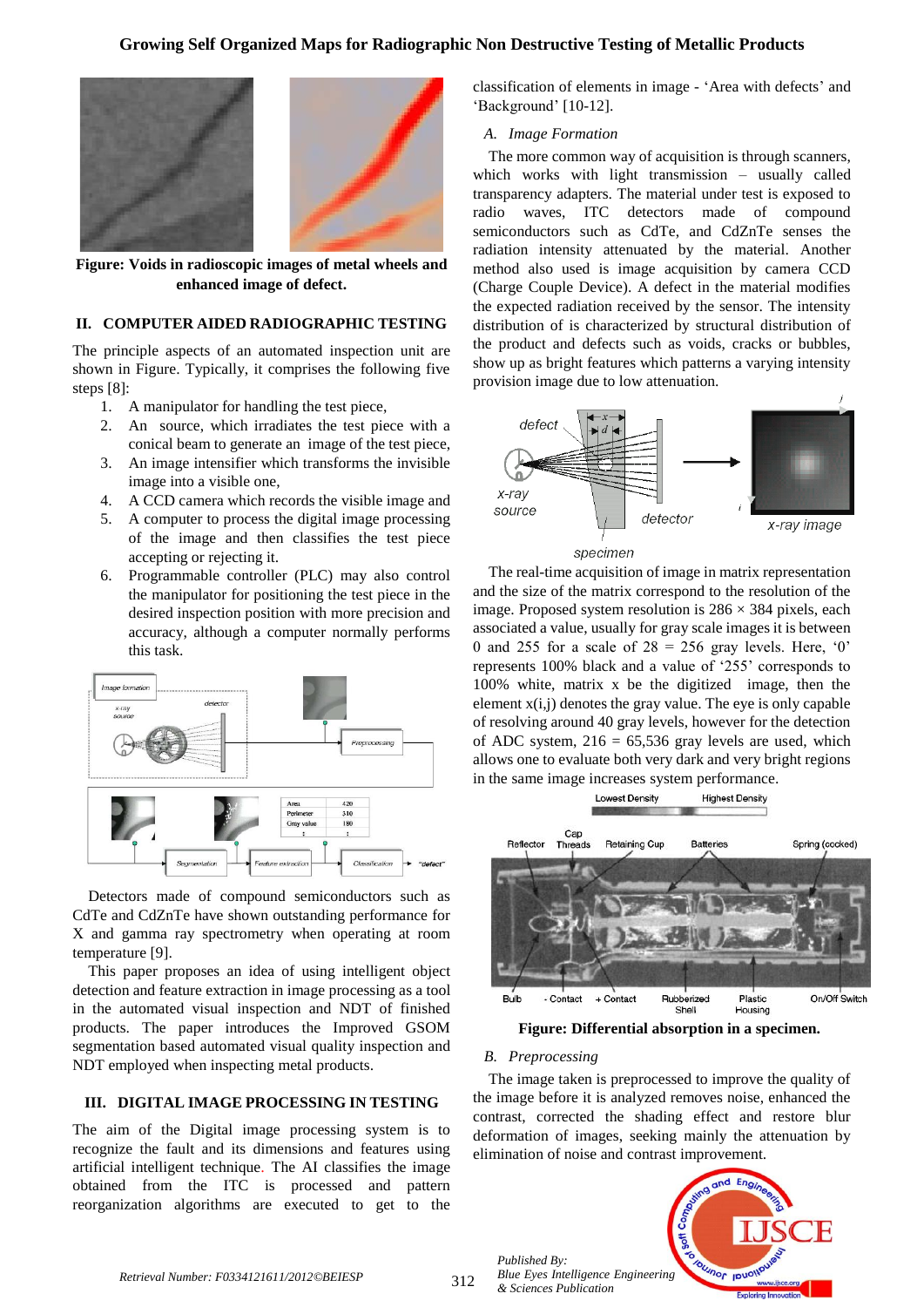#### *C. Noise Removal*

Noise follows Poisson law directly which can prove a significant source of image degradation and taken into consideration account during processing and analysis. The standard deviation of this distribution is equal to the square root of the mean. This means that the photon noise amplitude is signal-dependent. Integration removes image noise stationary images modeled using the stationary component and the noise component With a noise component of zero mean, average of the n images the stationary component is unchanged, while the noise pattern decreases by increasing n improves the signal-to-noise ratio by a factor. The larger the number n, the better the improvement, usually there added  $(10 \le n \le 16)$ .

#### *D. Contrast Enhancement*

Contrast encasement will amplify the differences in the gray levels of the image whose gray values lay in a relatively narrow range of the gray scale. The function summarizes the gray level information of an image as histogram  $h(x)$  where x is a gray level and  $h(x)$  denotes the number of pixels in the image that have a gray level equal a definite value. Simple contrast enhancement can be achieved if we use a linear transformation which sets the minimal and maximal gray values of the image to the minimal and maximal gray value of the gray level scale respectively, the gray levels expand from '0' to '255'.The nonlinear transformation is usually performed with a γ-correction so that  $γ > 1$  the mapping is weighted toward darker output values, and  $\gamma$  < 1 the mapping is weighted toward brighter output values.

Shading Correction

A decrease in the angular intensity in the projection causes low spatial frequency variations in Since the plate is of a constant thickness, we would expect to see a constant gray value for the metal part and another constant gray value for the holes, can be overcome by using linear shading correction[13].

Input image  $x(i,j)$  will be linear transformed according to  $y(i,j) = a(i,j) x(i,j) + b(i,j)$ 

The coefficients  $a(i,j)$  and  $b(i,j)$  are estimated by analyzing two real images  $r1(i,j)$  and  $r2(i,j)$  and the corresponding ideal images  $i1(i,j)$  and  $i2(i,j)$ 





## *E. Restoration of blur caused by motion*

Recovering detail in severely blurred images for known a-priori images exist as an analytical model, or as a-priori information in conjunction with knowledge (or assumptions) of the physical system that provided the imaging to estimate

the best source image, where there given the blurred example and some a-priori knowledge. The blur caused by uniform linear motion is removed by assuming that the linear motion corresponds to an integer number of pixels and is horizontally (or vertically) aligned with sampling raster. In these examples, the details of the metal castings are not discernable in the degraded images, but are recovered in the restored image.



#### *F. Segmentation*

Image segmentation is defined as the process of subdividing an image into disjointed regions. In image processing for detecting faults in castings, such regions correspond to potential defects and the background (or regular structures). While there are many methods for segmenting images, two approaches for segmenting potential defects in images are used widely within the nondestructive testing community. The first technique is based on median filtering while the second is a region-oriented method [12]. Here the system uses a GSOM Artificial neural networks which is a mode of adaptive system which automatically detect pixels to be segmented.



#### *G. Edge Detection and Region Finding*

This approach attempts to detect the potential defects in an image in two steps: edge detection and region finding .In edge detection, the edges of the image are detected, correspond to pixels of the image in which the gray level changes significantly over a short distance. The edges are normally detected using gradient operators. In the second step, the regions demarcated by the edges are extracted. The key idea of region finding two step-based approach is that regions demarcated by the edges are extracted by the existing defects with present significant gray level changes compared to their surroundings. A Laplacian of Gaussian (LoG) kernel and a zero crossing algorithm can be used to detect the edges of the images. The LoG-operator involves a Gaussian low pass filter, which is good for the pre-smoothing of the noisy images. The LoG-kernel depends on parameter σ, which defines the width of the Gaussian function and, thus, the amount of smoothing and the edges detected using the LoG-kernel we calculate an image in which the edges of the original image are located by their zero crossing. The

detected edges correspond to the maximal (or minimal) values of the gradient image.

*& Sciences Publication* 

*Published By:*

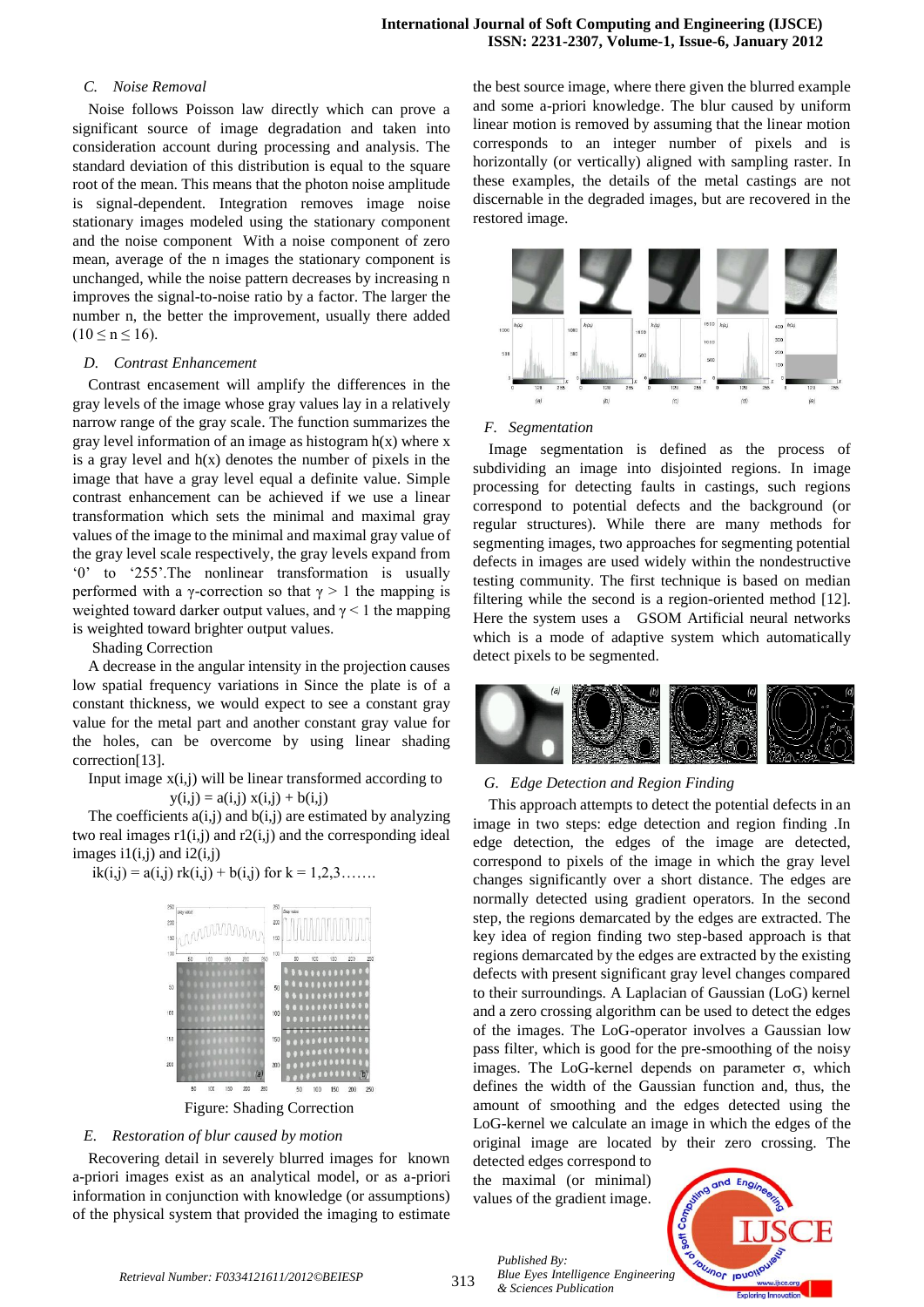The binary edge image obtained should reproduce real flaws' closed and connected contours that demarcate regions

#### *H. Feature extraction and selection*

An analysis of the segmented regions, however, can improve the effectiveness of fault detection significantly by measuring certain characteristics of the segmented regions (feature extraction) can help us to distinguish the defects, although some of the extracted features are either irrelevant or are not correlated. Therefore, a feature selection must be performed. Depending on the values returned for the selected features, there classified each segmented region in one of the following two classes: 'regular structure' or 'defect'.



Feature extraction

Features that are normally used in the classification of potential defects, usually divided into two groups: geometric and gray value features. Geometric features provide information about the size and the shape of the segmented potential flaw. The extracted geometric features can be: area, perimeter, height, width, roundness, Hu invariant moments, Flusser and Suk invariant moments, Fourier descriptors, semi-minor and semi-major axis of ellipse fitted to the contour of the potential flaw, and Danielson shape factor.

The gray value features provide information on the brightness of the segmented potential flaw where the extracted features are: mean gray value, mean gradient in the boundary, mean second derivate in the region, radiographic contrasts, contrasts based on crossing line profiles, invariant moments with gray value information, local variance, mean and range of the Haralick textural features (angular second moment, contrast, correlation, sum of squares, inverse difference moment, sum average, sum variance, sum entropy, entropy, difference variance, difference entropy, information measures of correlation and maximal correlation coefficient) based on the co-occurrence matrix in four different directions taken neighboring pixels separated by several distances, and components of the discrete Fourier transform, the Karhunen Loève transform and the discrete cosine transform taken from a window including potential flaw and neighborhood [13].



#### Feature selection

In feature selection, we have to decide just which features of the regions are relevant to the classification so that n extracted features are arranged in an n -vector that can be viewed as a point in an n-dimensional space. In addition, each feature can be considered as a random variable with no samples. Each variable is normalized in order to obtain a zero mean and a standard deviation equal to one.

The key idea of the feature selection is to select a subset of m features  $(m < n)$  that leads to the smallest classification error with selected m features are arranged in a new m -vector. The selection of the features can be done using Sequential Forward Selection, which selects the best single feature and then adds one feature at a time that, in combination with the selected features, maximizes classification performance so that iteration is stopped once no considerable improvement in the performance is achieved on adding a new feature. By evaluating selection performance, we ensure:

- I. A small infraclass variation and
- II. A large interclass variation in the space of the selected features.

For the first condition the infraclass-covariance matrix is used, and for the second the covariance matrix of each class. The best features that separate the classes 'defects' and 'regular structures' are related to the contrast

#### **IV. GROWING SELF-ORGANIZING MAP (SOM)**

A SOM or self-organizing feature map (SOFM) is a data visualization technique invented by Professor Teuvo Kohonen, which reduces the dimensions of data using self-organizing neural networks, and used to interpret large high-dimensional data sets. It is a type of artificial neural network that is trained using unsupervised learning to produce a low dimensional (typically two-dimensional), discredited representation of the input space of the training samples, called a map [14-16]. Self-organizing maps are different from other artificial neural networks in the sense that they use a neighborhood function to preserve the topological properties of the input space. It gives a low dimensional address of high dimensional datas, since most useful in higher dimensional modeling in image processing systems. The term higher dimensions can also be used to approach N number of parameters. Kohonen's SOM is also called a topology-preserving map because there is a topological structure imposed on the nodes in the network. A topological map is simply a mapping that preserves neighborhood relations. It belongs to the category of competitive learning networks. The Self-Organizing Map is based on unsupervised learning, which means that no human intervention is needed during the learning and those little needs to be known about the characteristics of the input data The SOM can be used to detect features inherent to the problem and thus has been called SOFM, the Self-Organizing Feature Map.

A SOM does not need a target output to be specified unlike many other types of network. Instead, where the node weights match the input vector, that area of the lattice is selectively optimized to more closely resemble the data for the class the input vector is a member from an initial distribution of random weights, and over much iteration, the SOM eventually settles into a map of stable zones. Each zone is effectively a feature classifier, so you can think of the graphical output as a type of feature map of the input space. Any new, previously unseen input vectors presented to the network will stimulate nodes in the zone with similar weight vectors This has the same dimension as the input vectors (n -dimensional).

**DUNIOT IDUOT** 

*Published By: Blue Eyes Intelligence Engineering & Sciences Publication*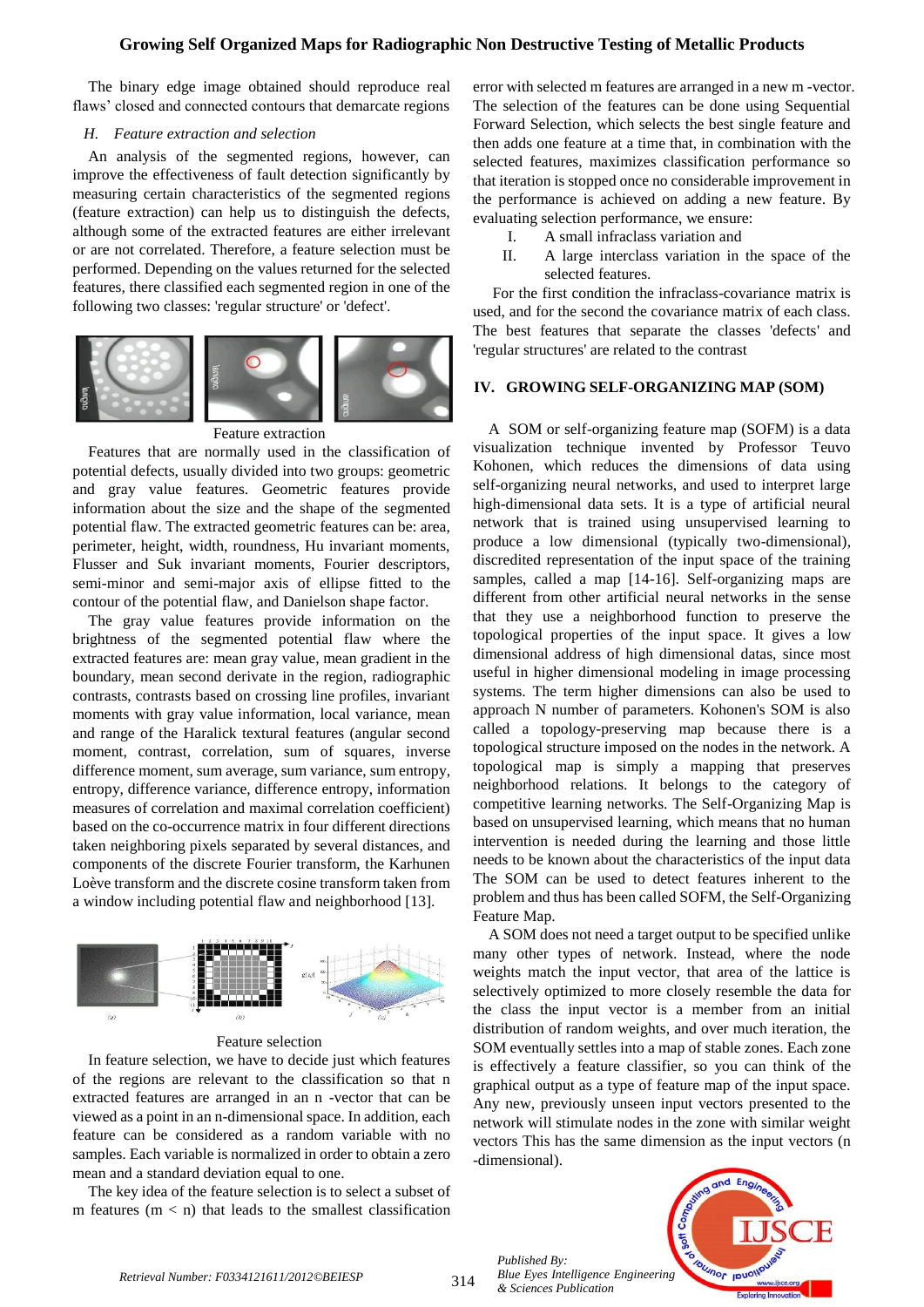A neighborhood relation connects the neurons to adjacent neurons.

This dictates the topology, or the structure, of the map. Usually, the neurons are connected to each other via rectangular or hexagonal topology.



The growing self-organizing map (GSOM) is a variation of the popular self-organizing map (SOM). It was developed to address the issue of identifying a suitable size of the SOM,

which is usually concerned with vectorial items [17-18]. To deal with algorisms implemented as programs, which are hardly represented by vectors, a new version of GSOM is proposed here. This novel algorithm incorporates randomness into the self-organizing process to produce higher quality clusters within few epochs and utilizing smaller neighborhood sizes resulting in a significant reduction in overall processing time.

Growing self-organizing map (GSOM) is an extension of SOM . GSOM is a dynamic SOM, which overcomes the weakness of a static map structure of SOM. Both SOM and GSOM are used for clustering high-dimensional data. This is achieved by projecting the high-dimensional data onto a twoor three-dimensional feature map with lattice structure where every point of interest in the lattice represents a neuron or a node in the map. The mapping preserves the data topology, so that similar samples can be found close to each other on the 2D/3D feature map.

Like most artificial neural networks, GSOMs operate in two modes: training and mapping. Training builds the map using input examples. It is a competitive process, also called vector quantization. Mapping automatically classifies a new input vector. It provides a topology-preserving mapping from the high dimensional space to map units. Map units, or neurons, usually form a two-dimensional lattice and thus the mapping is a mapping from high dimensional space onto a plane. The property of topology preserving means that the mapping preserves the relative distance between the points. Points that are near each other in the input space are mapped to nearby map units in the GSOM. The GSOM can thus serve as a cluster-analyzing tool of high-dimensional data. In addition to that, the GSOM has the capability to generalize. Generalization capability means that the network can recognize or characterize inputs it has never encountered before. A new input is assimilated with the map unit it is mapped to

The GSOM training consists of three phases: initialization phase, growing phase, and smoothing phase.

The initialization is crucial to achieve a quality-clustering result. The following parameters are determined in this phase:

- I. The map topology (either rectangular or hexagonal);
- II. The number of nodes which is the resolution of the map;
- III. The weight vector initialization of nodes;
- IV. The width/height (or aspect) ratio of the map.

# **V. MOTIVATION TO PROPOSED WORK**

One major problem with SOMs is getting the right data. Unfortunately, you need a value for each dimension of each member of samples in order to generate a map. Sometimes this simply is not possible and often it is very difficult to acquire all of this data so this is a limiting feature to the use of SOMs often referred to as missing data.

Another problem is that every SOM is different and finds different similarities among the sample vectors. SOMs organize sample data so that in the final product, the samples are usually surrounded by similar samples; however, similar samples are not always near each other. If you have many shades of purple, not always will you get one big group with all the purples in that cluster, sometimes the clusters will be split and there will be two groups of purple. Using colors, we could tell that those two groups in reality are similar and that they just was split, but with most data, those two clusters will look totally unrelated. Therefore, many maps need to be constructed in order to get one final good map.

Moreover, it is a time consuming algorithm because as the no. of neurons affects the performance of the algorithm and as the number increases the computation increases, which results in increasing computational time. The basic performance of the SOM considerable depends on the initialization of parameters. It takes more iteration to obtain required optimized output for wrong initialization.

Many of the above problems can be eliminated by using an improved SOM algorithm, which is derived to select a particular random variable by intelligent decision-making and uses Mahalanobis distance based on correlations between variables by which different patterns can be identified and analyzed. It gauges similarity of an unknown sample set to a known one. It differs from Euclidean distance in that it takes into account the correlations of the data set and is scale-invariant. In other words, it is a multivariate effect size. Thus instead of using a common mode of operation for a number of operations, they uses an advanced system of algorithm which will adapt to a new value in each iteration of operation.

# **VI. RELATED WORKS**

There are implemented many improved versions of SOM algorithm in order to obtain better performance and fast operation. Many of these systems are capable of overcoming many drawbacks of conventional SOM algorithms, which helped to reduce complexity and increased the performance. Odin Taylor, John Tait and John Maclntyre(2006) added the improvements and modifications to Conventional Self Organizing Map algorithm in order to increase its throughput to handle high dimensional data at a speed suitable for Network Intrusion Detection purposes. Stefano Zanero(2003) proposed a new system of improved SOM algorithm to obtain a network-based, anomaly based intrusion detection system, which uses unsupervised learning algorithms.

Journot long

*Published By: Blue Eyes Intelligence Engineering & Sciences Publication*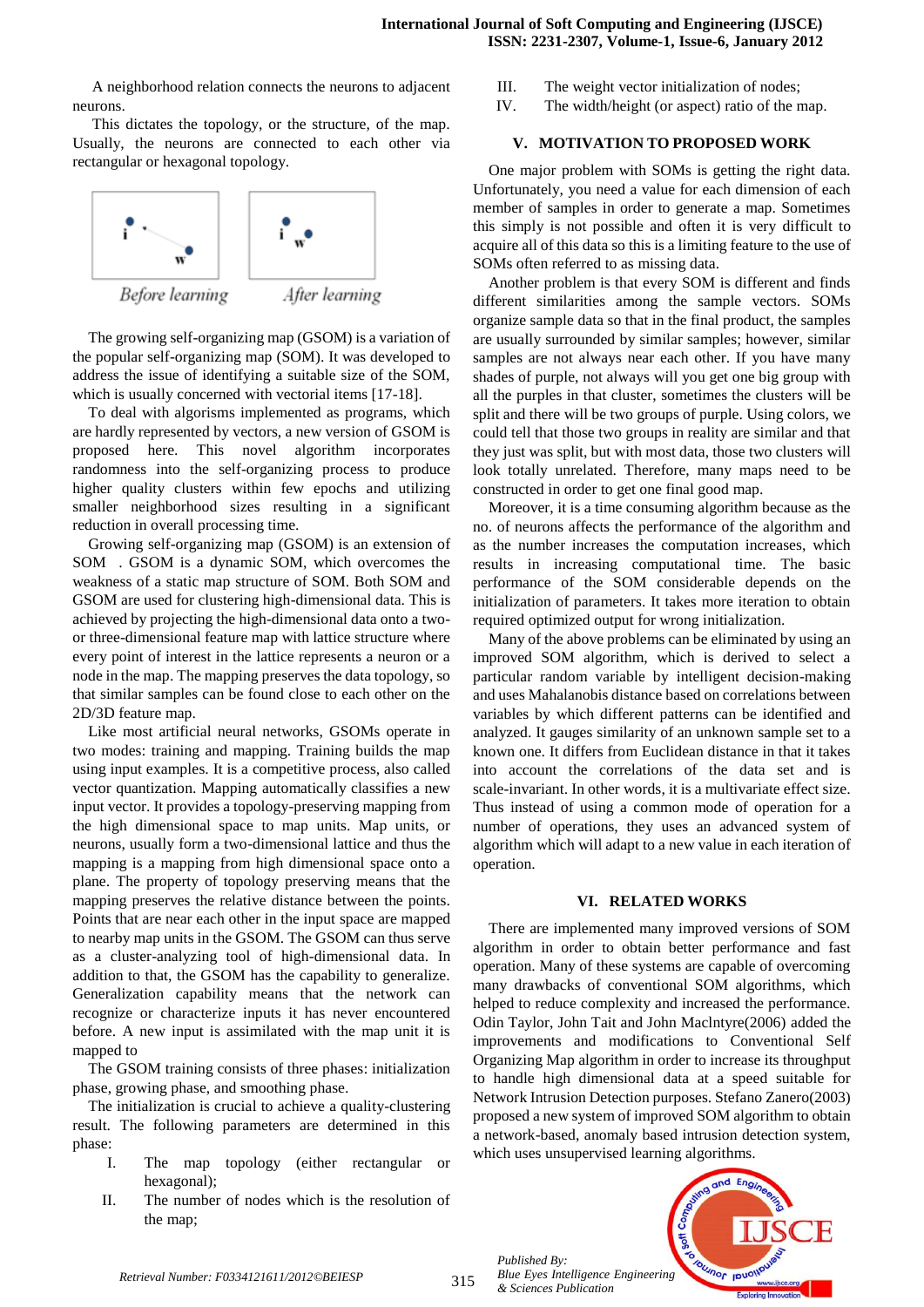Y. Han and Y. H. Song(2003). Used a improved self-organizing map for partial discharge diagnosis of large turbo generators. J. Z. Lei and A. Ghorbani proposed one of the advanced systems for Network intrusion detection using an improved competitive learning neural network in 2004. H. Moradkhani, K. Hsu, H. V. Gupta, and S. Sorooshian increased the performance by a new mode of SOM algorithm for analysis of stream flow forecasting using self-organizing radial basis function artificial neural networks. Most of the above methods use reduction of iteration rather than intelligent weight selection

# **VII. IMPROVED GSOM ALGORITHM**

The GSOM process is as follows:

#### *A. Initialization phase:*

- 1. Assume output nodes are connected in an array (usually 1 or 2 dimensional).Assume that the network is fully connected - all nodes in input layer are connected to all nodes in output layer.
- 2. Initialize the weight vectors of the starting nodes with random numbers between 0 and 1.
- 3. Calculate the growth threshold (GT) for the given data set of dimension D according to the spread factor (SF) using the formula

 $GT = -Dln(SF)$ 

#### *B. Growing Phase:*

- 1. Let W0 be the initial input.
- 2. Determine the weight vector that is closest to the input vector using Mahalanobis distance criterion. This step can be summarized as:
- 3. αk and X1 which is an initial approximation of Xk; where The maximum number of iterations J
- 4. For  $i = 1, 2, \ldots$  to J do
- 5. Compute Vi that corresponds to the largest eigenvalue li of matrix ∆f(Xi, Xk);
- 6. If  $\text{li} < \text{Xi}^*$  then break (converged); Else continue
- 7. Let the search direction be ci = vi viT > i 5  $-$  Xi;
- 8. For selected cases with ci>0 is defined as
- 9.  $Xi={\}$
- C
- 10. For unselected cases with ci>0
- 11. Xi =  $\{$ <sup>(</sup>
- C
- 12. Set  $Xi + 1 = Xi + \alpha pi$ . Here  $\alpha$  is found by line search;
- 13. Repeat iteration for each  $Xk = Xi$ . To maximum J limit
- 14. The weight vector adaptation is applied only to the neighborhood of the winner and the winner itself.
- 15. The nearest neighbor, which is closest to the selected neighbor, is taken.
- 16. Initialize the winner with corrected value for freed loop

# $\Delta w_{ij} = \Delta w_{ij} + \prod \Delta w_{ij}$

Determine the "winning" output node i, where Wi is the weight vector connecting the inputs to output node i. Note: the above equation is equivalent to Wi  $x \geq w$  wk x only if the weights are normalized.

- 17. Initialize the new node weight vectors to match the neighboring node weights.
- 18. Initialize the learning rate (LR) to its starting value.
- 19. Repeat steps 2 9until all inputs have been presented and node growth is reduced to a minimum level.

#### *C. Smoothing phase.*

- 1. Reduce learning rate and fix a small starting neighborhood.
- 2. Find winner and adapt the weights of the winner and neighbors in the same way as in growing phase



**VIII. CLASSIFICATION**

Once the proper features are selected, a classifier can be designed which typically assigns a feature vector to one of the two classes: 'regular structure' or 'defect', that are assigned '0' and '1', respectively. In statistical pattern recognition, classification is performed using the concept of similarity: patterns that are similar are assigned to the same class though this approach is very simple, a good metric defining the similarity must be established. Using a representative sample, we can make a supervised classification finding a discriminate function that provides us information on how similar a feature vector is to the feature vector of a class [19].

#### **IX. CONCLUSION**

The importance of quality control and nondestructive inspection are known-well for industrial applications because of safety, very high cost and complexity of manufacturing technology as well as time-cost. One of the biggest difficulties in NDT of these structures are time-cost and high quality control requirements which are achieved in an improved by using the GSOM based automated visual quality inspection and NDT technique. The developed high-efficient automated scanning imaging technique realizes a fast NDT for the metallic structures, which gives an advanced radiographic scan imaging technique by employing a novel radiographic matrix up to 20 transducer (SITC) elements, and is developed to provide a multiple channels scanning for even large-scale complex structures. The method was tested on a set of radiographic images with known defects and was able to detect all defects. Each transducer (SITC) element in the matrix can independently and self-adapted to follow the structures to be tested during automated scanning with the help of preprogrammed reliable control system. The scanning area is extended up to 6000mm in width, and unlimited in length. The practical and industrial applications have demonstrated the powerful ability and flexibility as well as high-efficiency in the NDT of large-scale metallic structures. The inspection efficiency is increased up to 15-20 times

compare conventional radiographic scanning technique.

*& Sciences Publication* 

*Published By:*